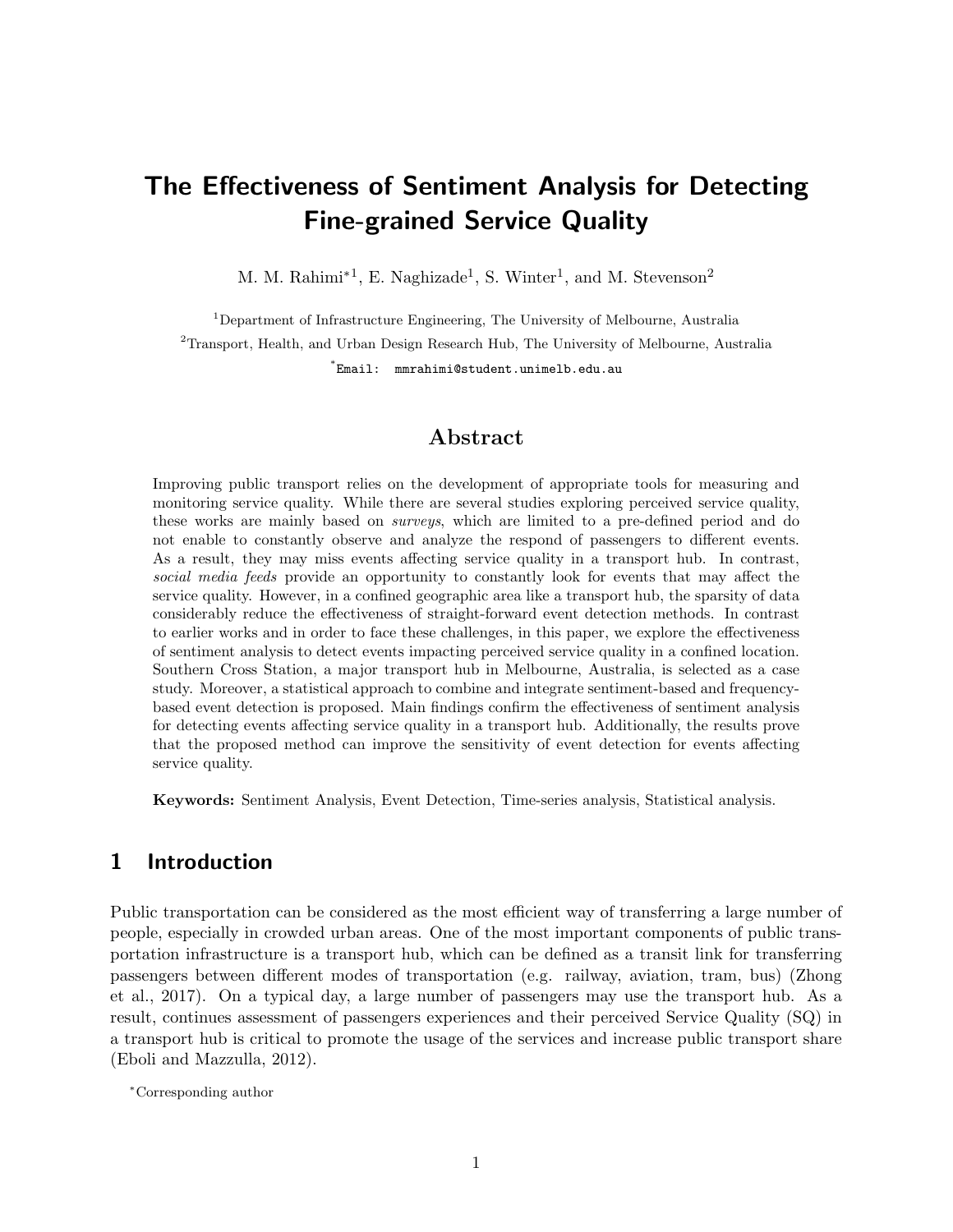While there are several studies exploring perceived SQ, these works are largely based on surveys [\(Eboli and Mazzulla, 2012,](#page-10-0) [2015;](#page-11-0) [Monsuur et al., 2017;](#page-11-1) [de O˜na et al., 2014b,](#page-10-1)[a,](#page-10-2) [2015\)](#page-10-3). However, surveys are mainly limited to a pre-defined period and do not enable us to constantly observe and analyze the respond of passengers to different events. Therefore, they may miss longer, shorter or regular events (e.g. delays, termination, overcrowding) which cause an abrupt change in passengers' perception about the received SQ in a transport hub. To mitigate this limitation, event detection approaches can be applied on social media feeds to detect these events impacting transport hub SQ.

During the last decade, numerous studies [\(Marcus et al., 2011;](#page-11-2) [Xie et al., 2016;](#page-12-1) [Wei et al., 2018;](#page-12-2) [Cai et al., 2016;](#page-10-4) [Hasan et al., 2019\)](#page-11-3) have been conducted on developing different methods for event detection from social media feeds. Most of these approaches are based on finding unusual changes in the frequency of terms [\(Paltoglou, 2016\)](#page-11-4). While frequency-based approaches seem efficient in general-purpose applications, in case of quality assessment of transport hub services, they face two challenges. First, the geographic extent covered by a transport hub is significantly smaller than the ones considered in past studies (i.e. global, country or city scale). This leads to a sparse dataset, which will reduce the effectiveness of event detection approaches. Second, detected events by common frequency-based approaches are not necessarily related to the perceived SQ of transport hub. Consequently, in this case, the sensitivity of event detection tool will be reduced. Leveraging passengers' sentiment information, as another class of observations, can be used to enrich sparse datasets and improve the sensitivity of detection as an intuitive feature.

In this research, we aim to examine the effectiveness of sentiment analysis as a complementary solution for identifying events affecting the SQ in a transport hub. The main contributions in this article are summarized as follows:

First, sentiment information, as an additional class of observations, is leveraged to detect events affecting SQ in a fine-grained geographic area like a transport hub. In this case, daily sentiment scores are classified and aggregated to three discrete classes (i.e. negative, positive and overall score). Then, an investigation is made to determine which class will have better effectiveness of detection of events of interest.

Second, a novel Frequency and Sentiment-based Event Detection (FSED) approach is proposed. FSED is a hybrid statistical solution which could combine and integrate sentiment and frequencybased event detection methods in order to overcome existing challenges and detect events of interest in a fine-grained geographic area like a transport hub. Findings are supported by empirical evidence extracted from a large real social media dataset. Results of FSED are compared with three timeseries-based event detection methods. Findings confirm the effectiveness of sentiment analysis for detecting events affecting SQ in a fine-grained geographic area like a transport hub. Moreover, FSED improves the sensitivity of event detection successfully.

The rest of the paper is organized as follows. Section 2 provides an overview of recent related works. Section 3 introduces our dataset and methodology. Then, Section 4 discusses our results and findings. Finally, Section 5 concludes and summarizes the paper.

# 2 Related Works

During the last decade, few studies have employed the sentiment analysis for minor and major event detection. [Popescu and Pennacchiotti](#page-11-5) [\(2010\)](#page-11-5) utilized sentiments, along with other linguistic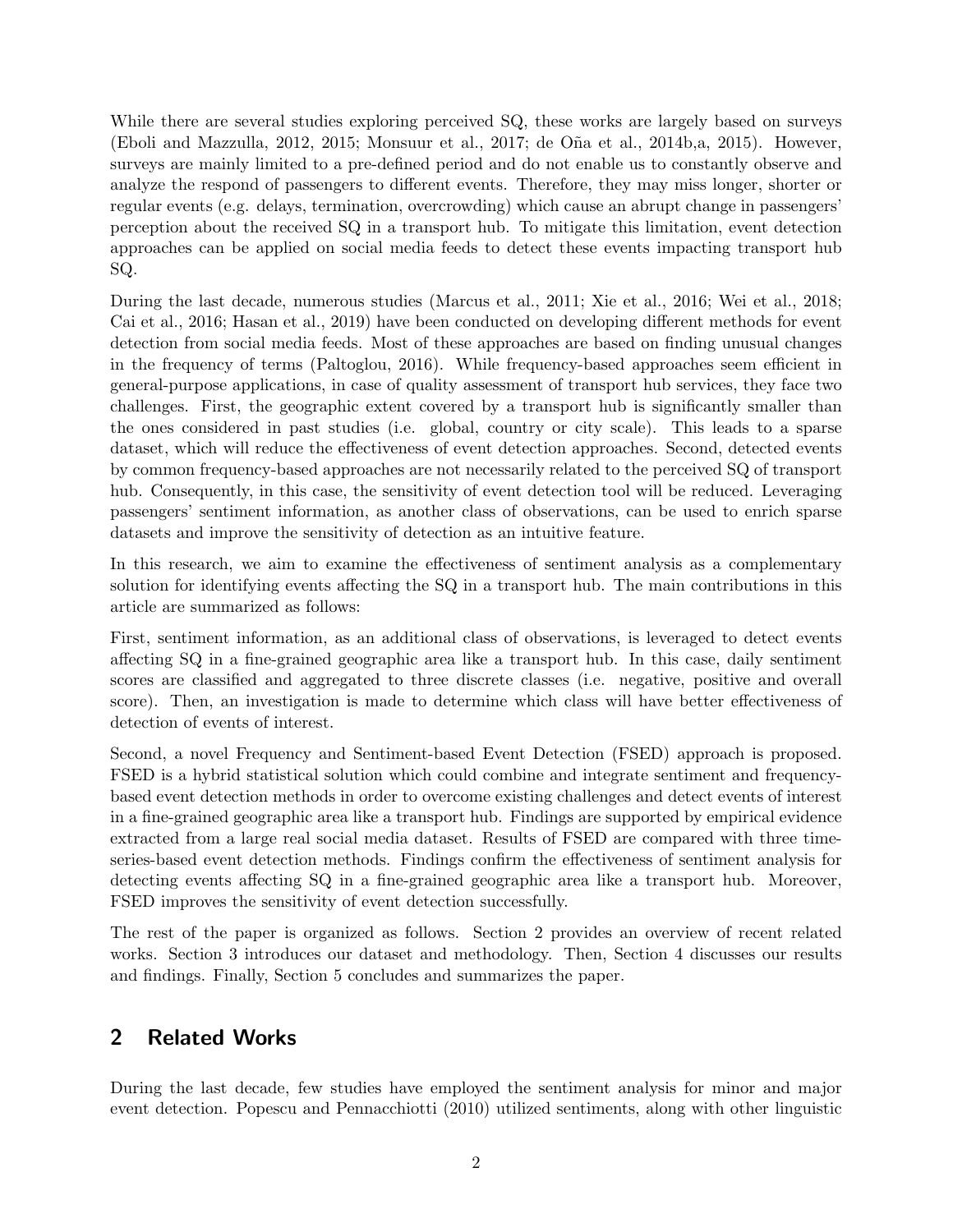and structural features, in order to detect controversial events that provoked public discussion on Twitter. A 7590 sentiment lexicon was employed to measure polarity strength score associated with each snapshot. Findings of this research revealed the effectiveness of using sentiment analysis as a factor in event detection model.

[Marcus et al.](#page-11-2) [\(2011\)](#page-11-2) developed a system to visualize and track events using a graphical interface. They also employed an analysis engine and a Naive Bayes-based classifier to explore and aggregate crowd sentiments about those events. The authors found that while the sentiment analysis engine was working correctly, its polarity did not necessarily reflect general feeling regarding an event. Nevertheless, they did not investigate the relationship between sentiment strength and real-world events. In contrast, [Thelwall et al.](#page-11-6) [\(2011\)](#page-11-6) discussed that while positive sentiments can also be used for event detection, the effectiveness of negative sentiments shows better results.

In contrast to [Thelwall et al.](#page-11-6) [\(2011\)](#page-11-6), [Paltoglou](#page-11-4) [\(2016\)](#page-11-4) showed that both negative and positive sentiments can provide robust results. Moreover, this study provided a comparison between frequencybased and sentiment-based solutions for event detection with data with different sample sizes. The author argued that sentiment-based solutions can have unique advantages compared to other frequency-based solutions in specific environments where data collection has been done by keywordbased queries. While this study revealed the potential of using sentiment analysis as a solution for event detection on Twitter, it did not discuss how to combine these solutions to improve the precision of the detection method.

Similarly, [Nguyen et al.](#page-11-7) [\(2013\)](#page-11-7) used sentiments as a feature in the process of real-world event detection. They considered each human-being as a sensor. Consequently, sentiments can be considered as measurements of the sensor. Using a psychological behavior framework, a novel temporal sentiment indexing method and a simple anomaly detection approach based on time-series analysis, they proposed a method for extracting important events.

Recently, [Xiaomei et al.](#page-12-3) [\(2018\)](#page-12-3) proposed a corpus-based sentiment analysis approach to detect breaking events in micro-blog streams. In this model, after constructing a corpus-based dictionary and running sentiment analysis, a classification and a burst detection method were used to identify important events. Then, hashtags were used to reveal the event description. The results of this study show the potential of using sentiment analysis as a solution for event detection. However, they missed the frequency of terms as an important source of data in event detection methods. Moreover, their method considers only tweets which contain hashtags, while a lot of important tweets do not contain any hashtags.

While these studies have revealed promising results and provided valuable information, to the best of our knowledge, none of them measured the sensitivity of the instrument – effectiveness of event detection using sentiment analysis for detection of longer, shorter, or regular events impacting SQ of public transportation. Another gap relates to the lack of an effective method to combine frequencybased and sentiment-based event detection approaches. Moreover, these studies have looked at public transport systems as a whole, while this research is interested in the SQ of a single transport hub. Due to the small geographic area which can lead to the sparsity of data, challenges constitute anomaly detection of sparse feed and effective combination of sentiment-based solutions with other features.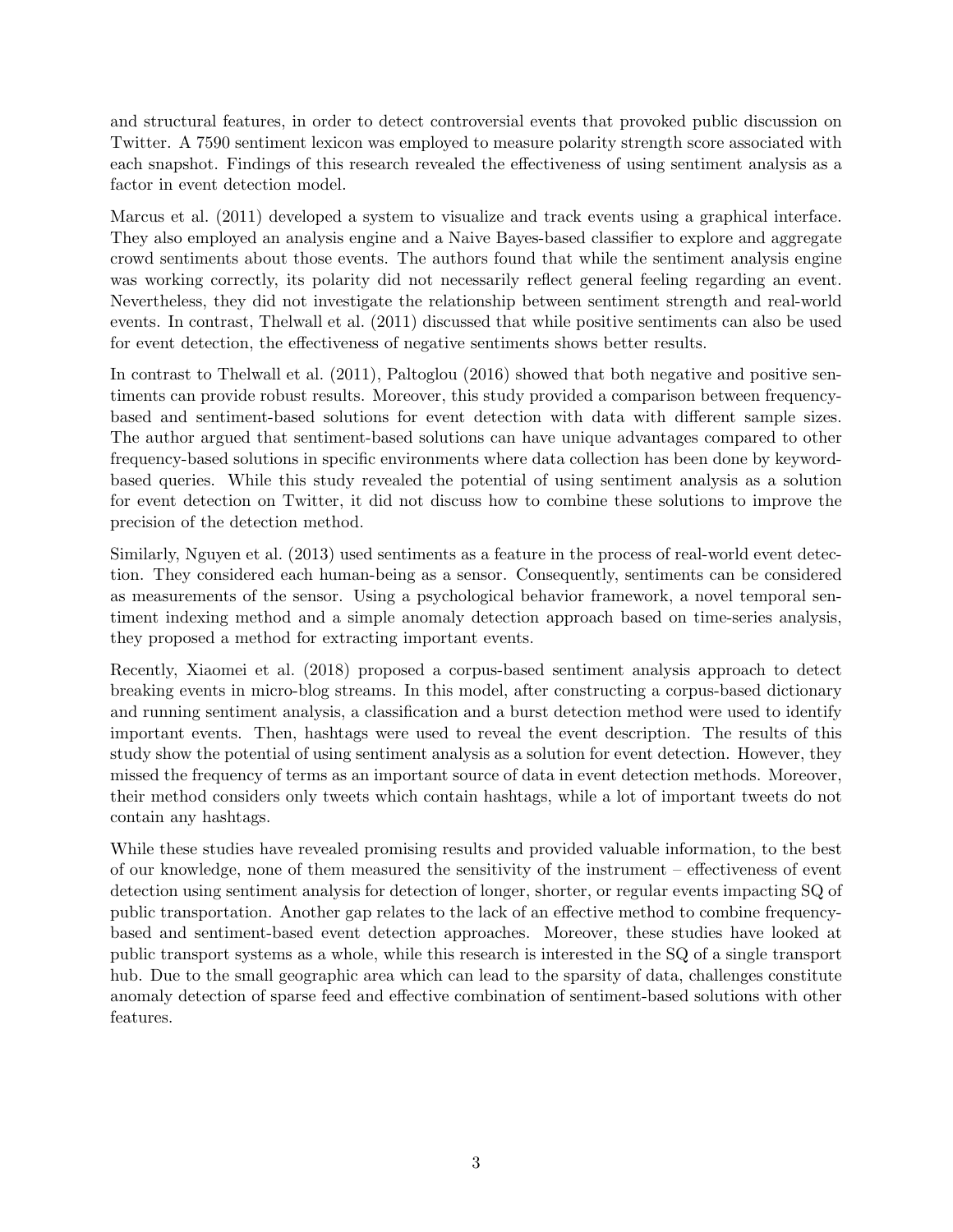# 3 Event Detection Using Twitter Data

The aim of this research is to study the correlation between events detected using a geo-tagged Twitter dataset corresponding to perceived service quality in a fine-grained geographic area like a transport hub.

#### 3.1 Data collection and data cleansing

In this research, we consider Southern Cross Station, a major transport hub in Melbourne, Australia, as a case study. First, a Twitter dataset comprising of more than 32 million tweets is collected. These tweets are posted within the Melbourne area from June 2017 to May 2018. This data is obtained from the Australian Urban Research Infrastructure Network (AURIN<sup>[1](#page-3-0)</sup>). We used keywords and spatial proximity to the station to detect relevant tweets, which resulted in a total of 3456 tweets. We further performed a number of pre-processing steps including language filtering, removing the re-tweets and repetitive tweets and converting all emojis into textual equivalent words.

While keyword and geographic search approaches can be used to select tweets related to Southern Cross Station, only a fraction of these feeds are expected to be related to public transportation. To improve the effectiveness of our event detection, we utilize a transport-specific dictionary developed by [Kuflik et al.](#page-11-8) [\(2017\)](#page-11-8) to filter unrelated tweets. Finally, 1976 tweets are selected for this study.

### 3.2 Frequency-Based Event Detection

In the context of SQ, we define an event as anything causing an unusual change in passengers' perception of the received SQ. It is argued that these events can be detected using changes in the volume of social media feeds, the sentiments in these feeds, or both.

Since events happen rarely in our dataset, this approach assumes that each day can contain at most one SQ event (where this does not hold further topic modelling is required). In this case, termfrequency can be simplified to daily-frequency. First, the frequency of tweets at a time step  $\tau$  is considered as  $F_{\tau}$ . Figure [1](#page-4-0) shows the variation of  $F_{\tau}$  over the study period. Next, considering  $F_{\tau}$  as time-series, anomaly detection methods can be applied to find outliers, where outliers are interpreted as candidate dates for events. Seasonal Hybrid Extreme Studentized Deviate (S-H-ESD), Auto-Regressive Integrated Moving Average (ARIMA) and Long Short-Term Memory Network (LSTM) are some of the state-of-the-art approaches considered in this paper [\(Tonon et al., 2017;](#page-12-4) [Aaron](#page-10-5) [et al., 2018;](#page-10-5) [Badjatiya et al., 2017\)](#page-10-6).

LSTM outperforms other frequency-based event detection methods considered in this paper, hence, we merely discuss this approach in this section. This study defines prediction error as:

$$
E_{\tau} = F_{\tau} - \hat{F}_{\tau} \tag{1}
$$

where  $\hat{F}_{\tau}$  is the predicted value for  $F_{\tau}$ . Then, a  $\tau$  will be considered as a candidate if:

$$
|E_{\tau} - \mu_{E_{\tau}}| < k * \sigma_{E_{\tau}} \tag{2}
$$

<span id="page-3-0"></span><sup>1</sup>www.aurin.org.au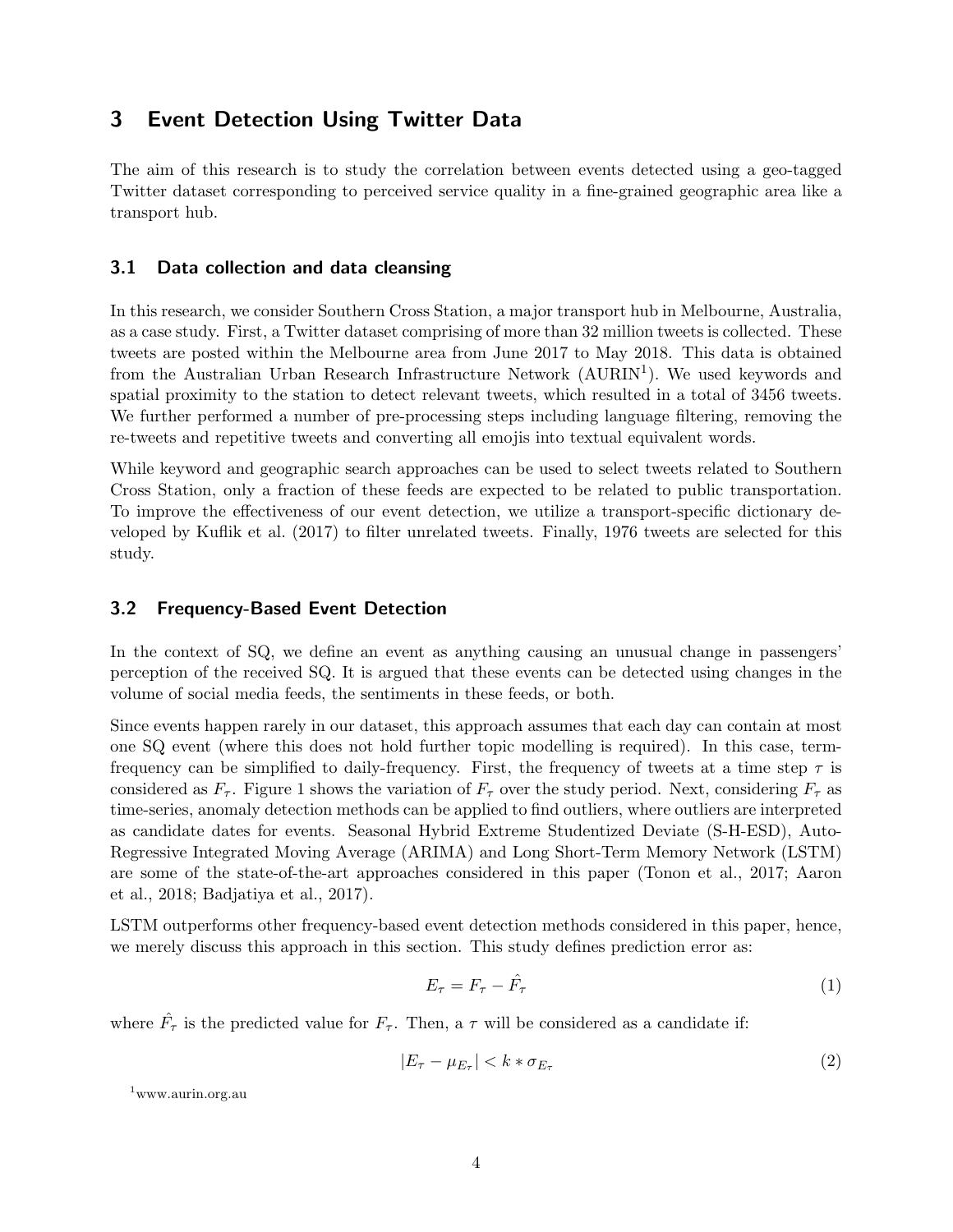where k is a pre-defined threshold and  $\mu_{E_{\tau}}$  and  $\sigma_{E_{\tau}}$  are the mean and standard deviation of  $E_{\tau}$ , respectively. Similar to [Wei et al.](#page-12-2) [\(2018\)](#page-12-2), the threshold of anomaly detection is set to  $k = 3$ .



**Tweets Per Dav** 

<span id="page-4-0"></span>Figure 1: Frequency of tweets per day during the study period.

#### 3.3 Sentiment Analysis

Sentiment analysis (or opinion mining) is a computational approach to understand the perception of authors of text about specific entities [\(Feldman, 2013\)](#page-11-9). The aim of sentiment analysis is to measure positivity, negativity or neutrality of a text, which can be denoted as polarity.

In this research, we leverage a sentiment analysis approach named SentimentR [\(Rinker, 2017\)](#page-11-10), which also has been used in other works [\(Ikoro et al., 2018;](#page-11-11) [Weissman et al., 2019\)](#page-12-5). SentimentR is chosen because the method leverages a dictionary look-up along with considering valence shifters (i.e. negators, amplifiers, deamplifiers and adversative conjunction). The dictionary comprises of 11709 words, where each individual score can take a value between -2 and 1 [\(Naldi, 2019\)](#page-11-12). First, the sentiment score for each tweet is calculated. Then, the sentiments scores on a daily basis are averaged  $(S_{\tau})$ . Figure [2](#page-5-0) shows the variation of  $S_{\tau}$  during the study period. In the process of daily aggregation, it is observed that, in many cases, tweets with negative and positive polarity can contain different topics. Consequently, their aggregation may neutralize daily sentiments (Figure [3\)](#page-5-1). As a result, it is decided to classify and aggregate daily sentiment scores to three discrete classes (i.e. negative, positive and overall score) and investigate which class will have better effectiveness of the detection of SQ-related events.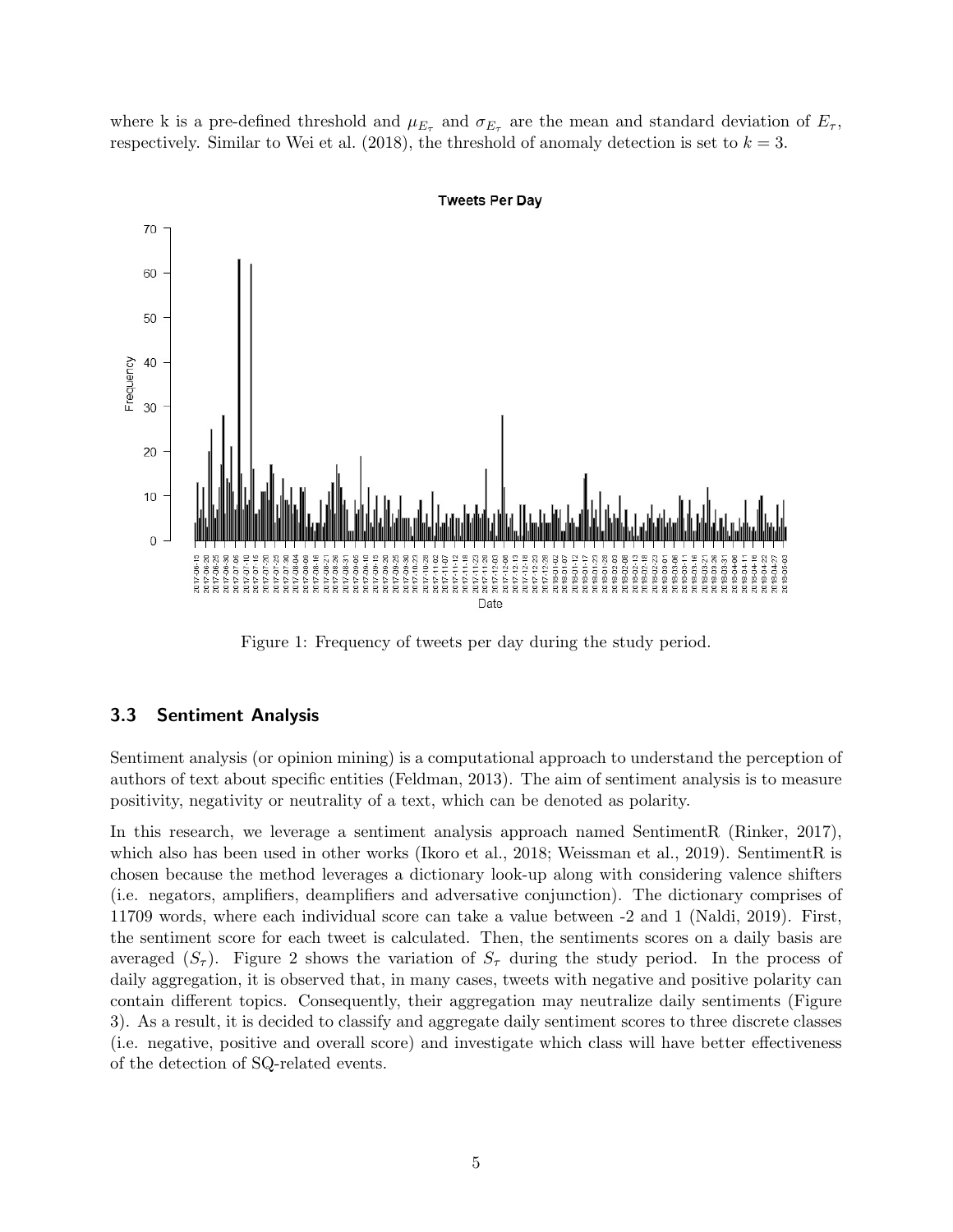

<span id="page-5-0"></span>Figure 2: Overall sentiment variation for each day during the study period.



### Positivity and Negativity of Tweets Per Day

<span id="page-5-1"></span>Figure 3: Variation of negative and positive sentiment classes for each day during the study period.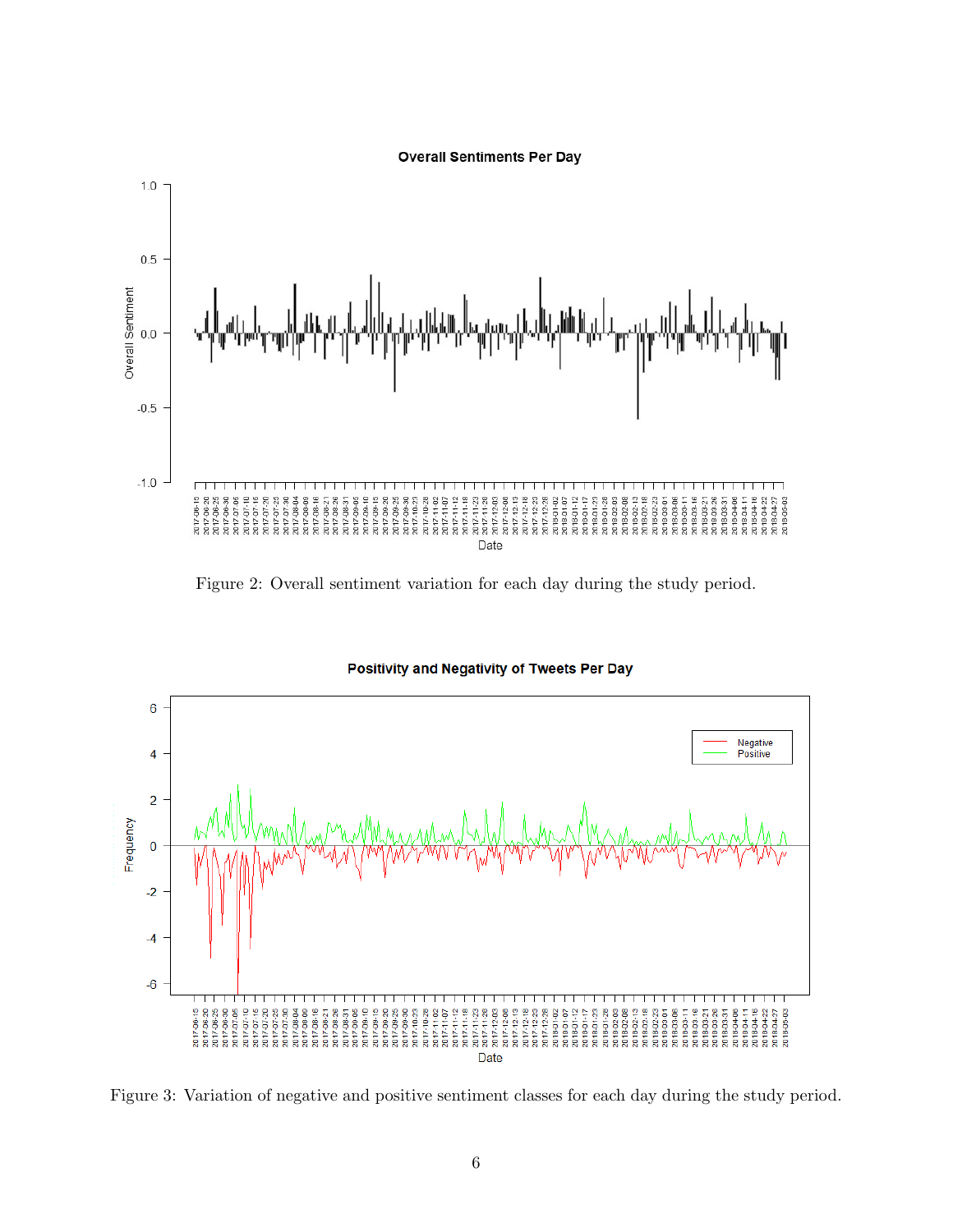#### 3.4 Frequency and Sentiment-based Event Detection (FSED)

Due to the sparsity of data, it was expected that general time-series-based approaches would not be able to effectively detect the events of our interest. To mitigate this limitation, in this research, we propose a Frequency and Sentiment-based Event Detection (FSED) approach for event detection. FSED utilizes a statistical approach to combine and integrate sentiment-based and frequency-based solutions. The idea is to use the probability distribution of frequency and sentiments of tweets. Using these distribution functions, the probability of obtaining each possible value for daily frequency and sentiment can be measured. By multiplying these probabilities, a single probability value is obtained for each day which is used to detect candidate events.

First, the best-fitting distribution function for the frequency data is investigated. As the frequency has a discrete distribution over time, negative binomial, Poisson and binomial distributions are considered. A Log-likelihood function, which is a measure of the goodness of fit, reveals that negative binomial has a better fitness compared to the others (Figure [4\)](#page-6-0). Finally, the vector of probabilities is calculated using empirical values of probability of success and mean.



<span id="page-6-0"></span>Figure 4: Empirical and theoretical distribution (left) and Cumulative Distribution Function (CDF) (right) of frequency data using negative binomial distribution.

Due to the continuous nature of sentiments, Normal, Exponential, Gamma, Lognormal and Weibull distribution functions are considered for different classes of sentiments. Then, based on the loglikelihood function, exponential distribution is chosen for the fitness. Consequently, the exponential distribution is successfully fitted to the negative class of sentiment scores (Figure [5\)](#page-7-0). Last, the vector of probabilities is calculated for each class using empirical values for  $\lambda$ . Finally, these two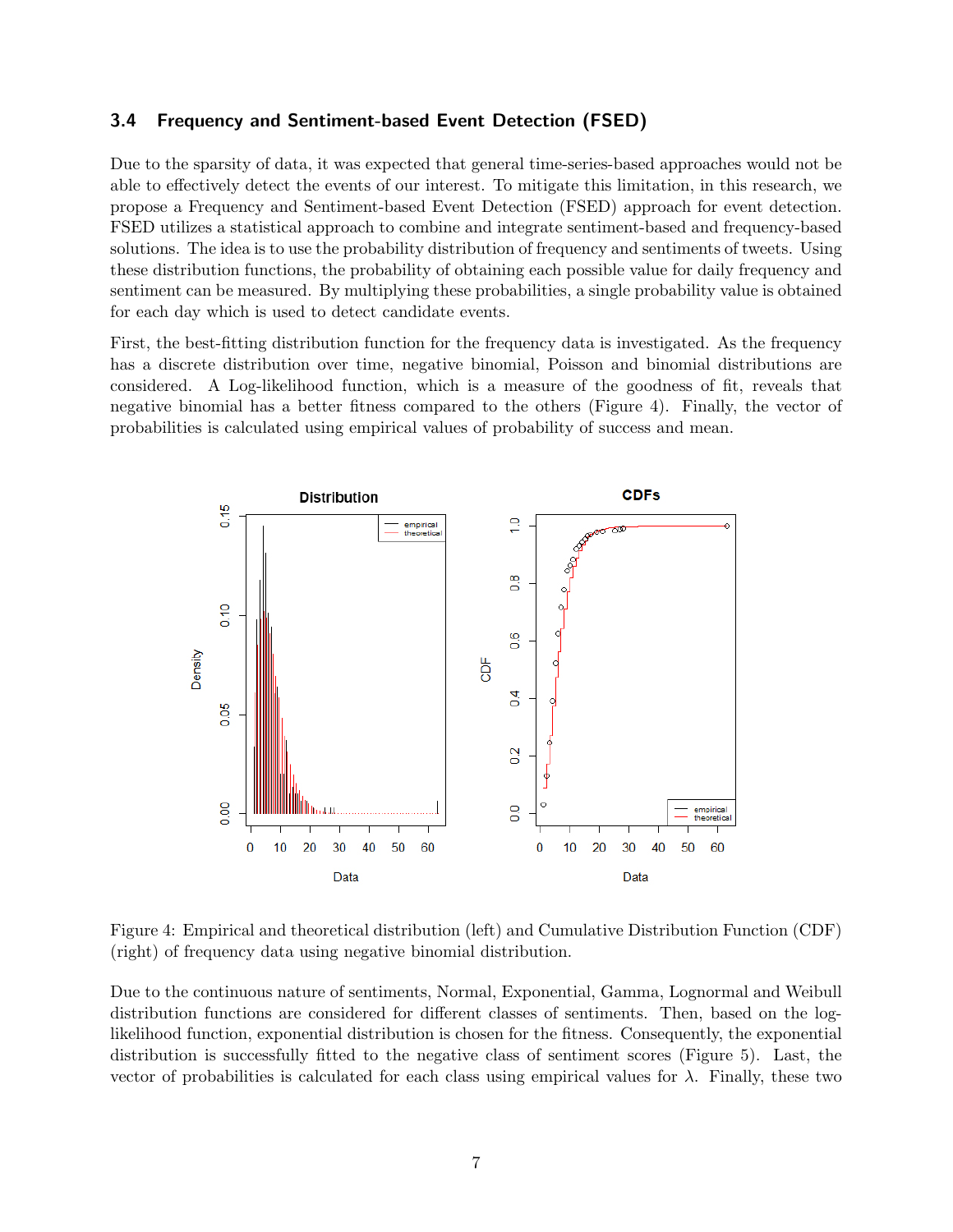

<span id="page-7-0"></span>Figure 5: Empirical and theoretical densities (top-left), Q-Q plot (top-right), Cumulative Distribution Function (CDF) (bottom-left) and the P-P plot (bottom-right) of exponential distribution of negative class of sentiment scores.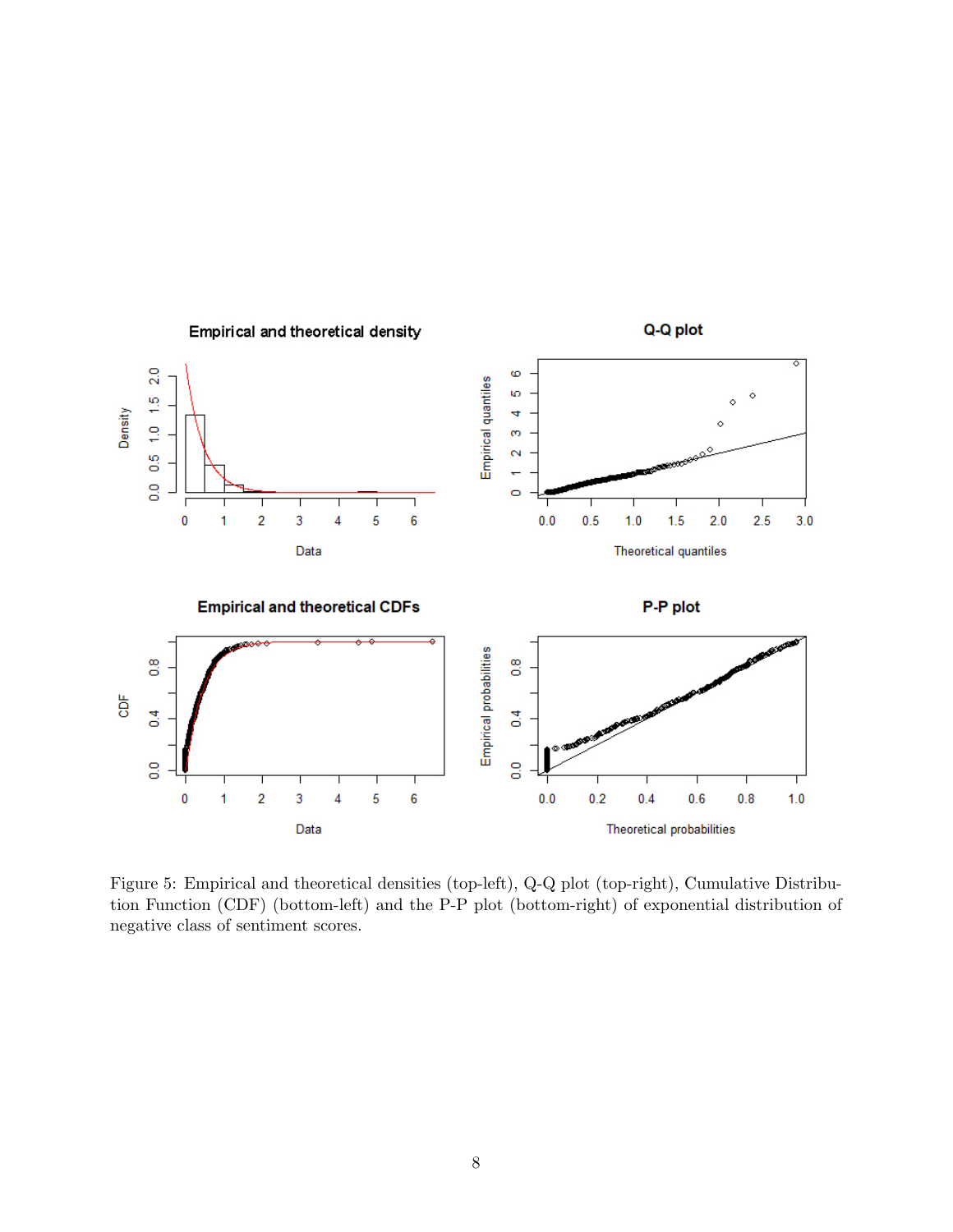solutions are combined by definition of the total probability distribution as:

$$
P(F_{\tau} < \alpha, S_{\tau} < \alpha) = P(F_{\tau} < \alpha) * P(S_{\tau} < \alpha)
$$
\n<sup>(3)</sup>

where  $\alpha$  is the significance level and P represents the probability value of the corresponding variable. If the total probability of a day is smaller than the significance level, the day will be selected as a candidate for an event. Based on experiments and better effectiveness, we set  $\alpha = 5\%$ .

### 4 Results and Discussion

In this section, our proposed method is compared to three state-of-teh-art time-series anomaly detection approaches, namely S-H-ESD, ARIMA, LSTM [\(Tonon et al., 2017;](#page-12-4) [Aaron et al., 2018;](#page-10-5) [Badjatiya et al., 2017\)](#page-10-6). For time-series-based approaches, the outlier detection is applied to sentiments scores  $(S)$  and frequency of tweets  $(F)$  to detect candidate events (Figure [6\)](#page-8-0). Therefore, two



<span id="page-8-0"></span>Figure 6: S-H-ESD anomaly detection for the frequency of tweets (top-left) and sentiments scores (top-right), LSTM anomaly detection for the frequency of tweets (bottom-left) and sentiments scores (bottom-right). The value of  $\alpha$  is set based on experiments and better recall and precision values.

sets of candidate dates are extracted for each criterion. We also consider the union and intersection of these sets to assess the effectiveness of sentiment analysis for detection of SQ event.

To assess the effectiveness of these approaches, three well-established metrics in information retrieval, i.e., precision, recall, and F-measure, are used. First, days of our study period are manually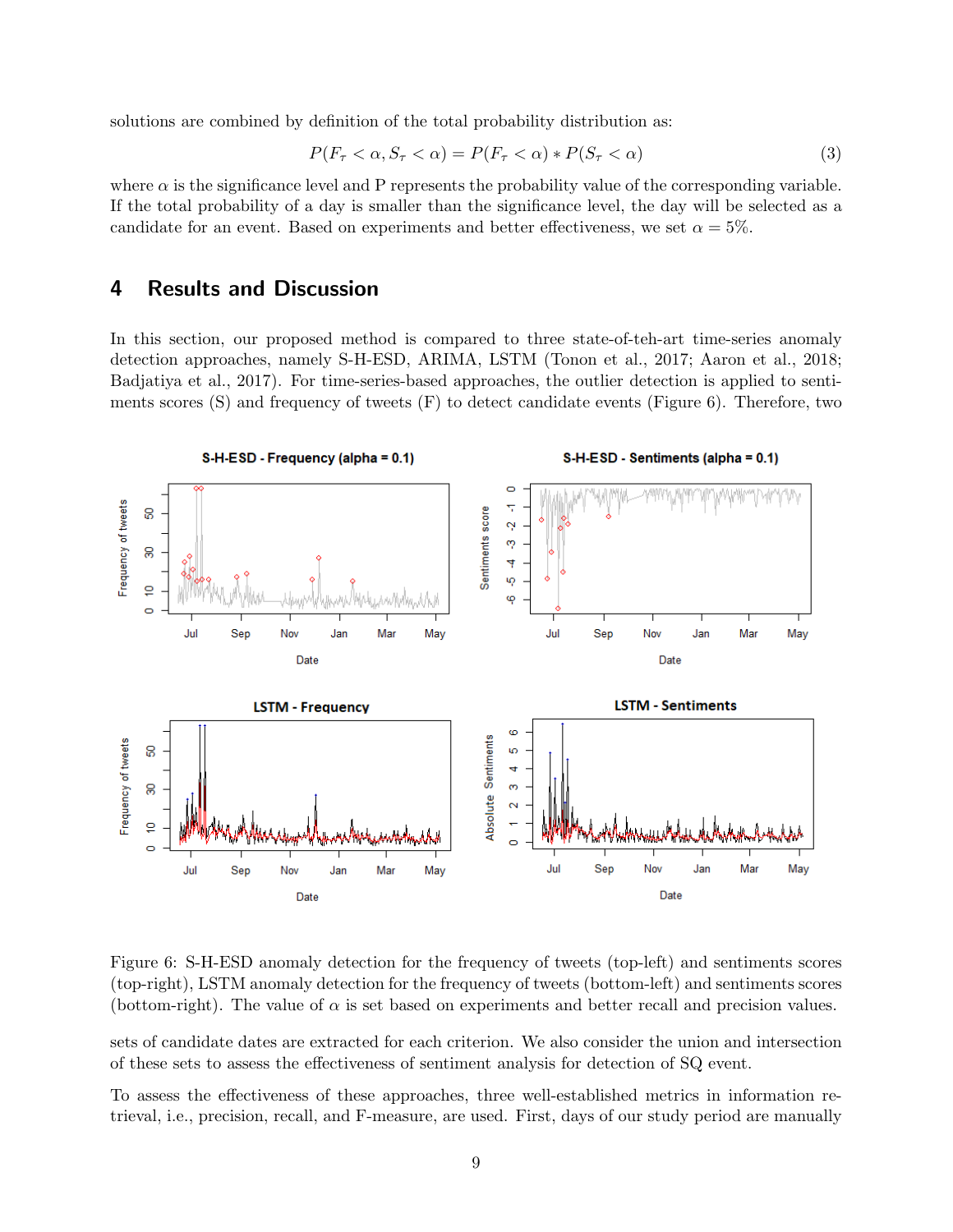labeled to serve as our ground truth and then, the candidate events are compared against those labels. Table [1](#page-9-0) compares the results of different event detection methods with regard to the sentiment class, anomaly detection method, and criteria.

As Table [1](#page-9-0) illustrates, leveraging sentiment analysis in time-series-based event detection can increase the overall recall scores. Our results suggest that combining frequency-based and sentiment-based solutions increases the recall score of LSTM by 10%, while the precision score remained relatively stable at 63%. This can be because the new approach uses sentiment information as an additional class of observations, which will improve models ability to find more events of interest in the sparse dataset. The table also indicates the potential of using sentiment analysis as a plausible solution for event detection, as the sentiment-based LSTM outperforms the frequency-based LSTM by a 5% increase in F-Measure score. This analysis confirms the effectiveness of sentiment analysis for detecting events affecting SQ in a fine-grained geographic area.

It is also observed that the proposed statistical combination method is significantly better than the other time-series-based approaches. Our method increases the recall of the frequency-based LSTM by 33%. Moreover, FSED outperforms the union of frequency-based and sentiment-based LSTMs by a 25% increase in the recall score. The reason can be that, due to the sparsity of data, it is generally more difficult to robustly find significant changes between pairs of records in frequency or sentiment time-series. As a result, our statistical approach outperforms common time-series-based event detection approaches in case of recall and F-measure. It can also be observed that there is an acceptable trade-off between recall and precision of FSED (60% approximately), hence implying that FSED can improve the sensitivity of event detection approach for longer, shorter or regular events.

Finally, the sentiment class of three best approaches shows that there is a correlation between negative sentiments scores and higher F-measure in the detection of SQ-related events. This finding is aligned with the findings of [Thelwall et al.](#page-11-6) [\(2011\)](#page-11-6) who highlighted the correlation between important events on Twitter and negative sentiment score.

| <b>Anomaly Detection Method</b> | Criteria                       | <b>Sentiment Class</b> | Precision | Recall | <b>F-Measure</b> |
|---------------------------------|--------------------------------|------------------------|-----------|--------|------------------|
| <b>FSED</b>                     |                                | Negative               | 0.63      | 0.60   | 0.62             |
| <b>LSTM</b>                     | $\mathbf{F} \cup \mathbf{S}$   | Negative               | 0.63      | 0.35   | 0.45             |
| <b>LSTM</b>                     | S                              | Negative               | 0.71      | 0.31   | 0.43             |
| <b>FSED</b>                     |                                | Positive               | 0.38      | 0.44   | 0.41             |
| <b>FSED</b>                     |                                | Overall                | 0.40      | 0.36   | 0.38             |
| <b>LSTM</b>                     | F                              |                        | 0.74      | 0.25   | 0.38             |
| <b>LSTM</b>                     | $\mathcal{F} \cup \mathcal{S}$ | Positive               | 0.41      | 0.35   | 0.38             |
| <b>LSTM</b>                     | $F \cap S$                     | Negative               | 0.87      | 0.24   | 0.37             |
| S-H-ESD                         | $F \cup S$                     | Negative               | 0.72      | 0.24   | 0.36             |
| S-H-ESD                         | $F \cup S$                     | Positive               | 0.54      | 0.25   | 0.35             |
| S-H-ESD                         | F                              | -                      | 0.80      | 0.22   | 0.34             |
| <b>LSTM</b>                     | S                              | Positive               | 0.39      | 0.29   | 0.33             |
| S-H-ESD                         | $\mathcal{F} \cup \mathcal{S}$ | Overall                | 0.71      | 0.22   | 0.33             |
| <b>LSTM</b>                     | $F \cup S$                     | Overall                | 0.35      | 0.31   | 0.33             |
| <b>LSTM</b>                     | $F \cap S$                     | Positive               | 0.83      | 0.18   | 0.30             |

<span id="page-9-0"></span>Table 1: Summary of the event detection approaches. Due to the limited space, approaches with F-measure less than 30% are not presented (e.g. ARIMA).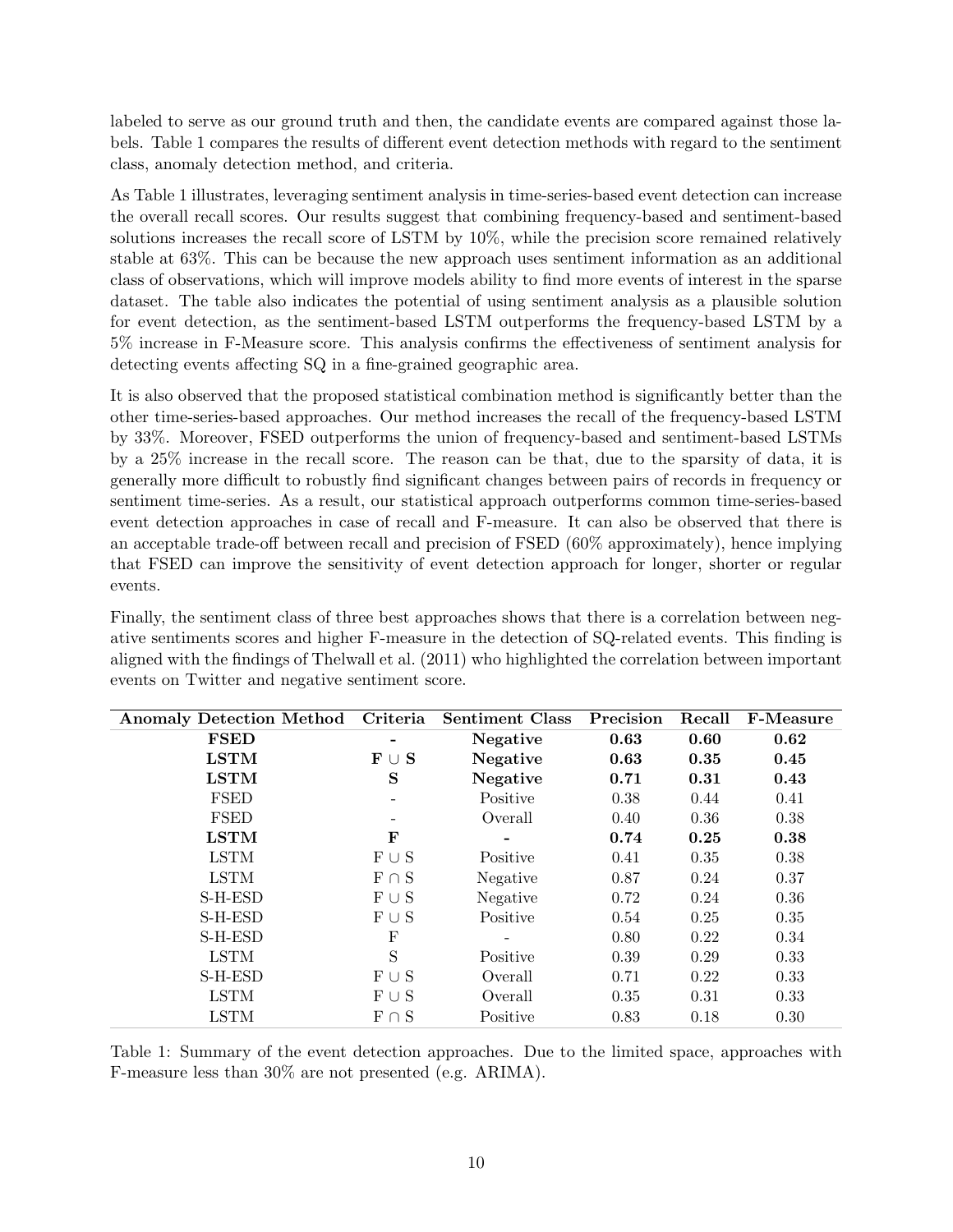# 5 Conclusion and Future Works

In this paper, we highlight the potential of using sentiment analysis as an independent observation to improve the effectiveness of event detection. A statistical approach, named FSED, is proposed to combine and integrate sentiment-based and frequency-based event detection on social media feeds. Our evaluation confirms that FSED can improve the sensitivity of instrument SQ event detection from tweets for longer, shorter or regular events. Our results also prove the correlation between negative sentiments scores and an improved detection of events affecting SQ. The authors see two main challenges for future work. First, to catch single but important SQ-related tweets, for which topic modeling methods can be applied. Second, applying a dynamic temporal window to improve the detection of overlapping events over time.

# 6 Acknowledgements

The authors acknowledge assistance and advice from Matthew Howe from Southern Cross Station Pty Ltd. They also thank Amir Khodabandeh (The University of Melbourne) for his advice on statistical analysis.

# 7 References

<span id="page-10-5"></span>Aaron, S., T.-T. Hickman, S. Ray, A. Wright, and D. S. McEvoy 2018. Using statistical anomaly detection models to find clinical decision support malfunctions. Journal of the American Medical Informatics Association, 25(7):862–871.

<span id="page-10-6"></span>Badjatiya, P., S. Gupta, M. Gupta, and V. Varma

2017. Deep Learning for Hate Speech Detection in Tweets. In Proceedings of the 26th International Conference on World Wide Web Companion, Pp. 759–760, Geneva, Switzerland.

<span id="page-10-4"></span>Cai, H., Y. Yang, X. Li, and Z. Huang 2016. What are Popular. In Proceedings of the 23rd ACM International Conference on Multimedia, Pp. 89–98, New York, NY, USA. ACM.

<span id="page-10-2"></span>de O˜na, J., R. de O˜na, L. Eboli, and G. Mazzulla 2014a. Heterogeneity in Perceptions of Service Quality among Groups of Railway Passengers. International Journal of Sustainable Transportation, 9(8):612–626.

<span id="page-10-1"></span>de O˜na, R., L. Eboli, and G. Mazzulla 2014b. Key Factors Affecting Rail Service Quality in the Northern Italy: A Decision Tree Approach. Transport, 29(1):75–83.

<span id="page-10-3"></span>de Oña, R., J. L. Machado, and J. de Oña

2015. Perceived Service Quality, Customer Satisfaction, and Behavioral Intentions: Structural Equation Model for the Metro of Seville, Spain. Transportation Research Record, 2538(1):76–85.

<span id="page-10-0"></span>Eboli, L. and G. Mazzulla 2012. Structural Equation Modelling for Analysing Passengers Perceptions about Railway Services. Procedia - Social and Behavioral Sciences, 54(1):96–106.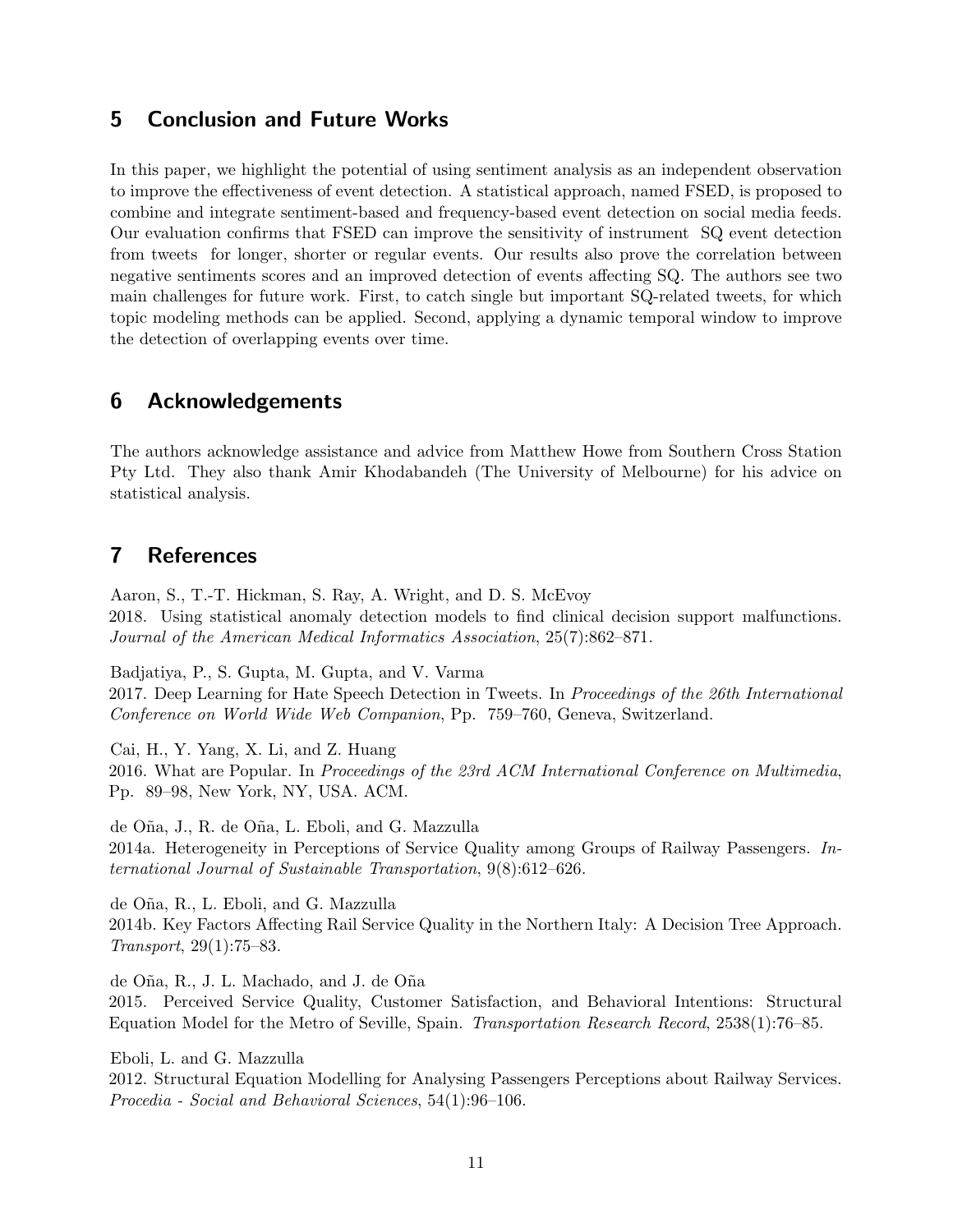<span id="page-11-0"></span>Eboli, L. and G. Mazzulla

2015. Relationships between rail passengers satisfaction and service quality: a framework for identifying key service factors. Public Transport, 7(2):185–201.

<span id="page-11-9"></span>Feldman, R. 2013. Techniques and applications for sentiment analysis. Communications of the ACM, 56(4):82.

<span id="page-11-3"></span>Hasan, M., M. A. Orgun, and R. Schwitter 2019. Real-time event detection from the Twitter data stream using the TwitterNews+ Framework. Information Processing & Management,  $56(3):1146-1165$ .

<span id="page-11-11"></span>Ikoro, V., M. Sharmina, K. Malik, and R. Batista-Navarro 2018. Analyzing Sentiments Expressed on Twitter by UK Energy Company Consumers. In Fifth International Conference on Social Networks Analysis, Management and Security (SNAMS), Pp. 95– 98.

<span id="page-11-8"></span>Kuflik, T., E. Minkov, S. Nocera, S. Grant-Muller, A. Gal-Tzur, and I. Shoor 2017. Automating a framework to extract and analyse transport related social media content: The potential and the challenges. Transportation Research Part C: Emerging Technologies, 77:275–291.

<span id="page-11-2"></span>Marcus, A., M. S. Bernstein, O. Badar, D. R. Karger, S. Madden, and R. C. Miller 2011. Twitinfo: aggregating and visualizing microblogs for event exploration. In *Proceedings of the* SIGCHI Conference on Human Factors in Computing Systems, P. 227, Vancouver, BC, Canada. ACM.

<span id="page-11-1"></span>Monsuur, F., M. Enoch, M. Quddus, and S. Meek 2017. Impact of Train and Station Types on Perceived Quality of Rail Service. Transportation Research Record: Journal of the Transportation Research Board, 2648(1):51–59.

<span id="page-11-12"></span>Naldi, M.

2019. A review of sentiment computation methods with R packages. CoRR, abs/1901.0.

<span id="page-11-7"></span>Nguyen, T., D. Phung, B. Adams, and S. Venkatesh

2013. Event extraction using behaviors of sentiment signals and burst structure in social media. Knowledge and Information Systems, 37(2):279–304.

<span id="page-11-4"></span>Paltoglou, G.

2016. Sentiment-based event detection in Twitter. Journal of the Association for Information Science and Technology, 67(7):1576–1587.

<span id="page-11-5"></span>Popescu, A.-M. and M. Pennacchiotti

2010. Detecting controversial events from twitter. In Proceedings of the 19th ACM International Conference on Information and Knowledge Management, P. 1873, New York, NY, USA. ACM.

<span id="page-11-10"></span>Rinker, T. W. 2017. SentimentR: Calculate Text Polarity Sentiment.

<span id="page-11-6"></span>Thelwall, M., K. Buckley, and G. Paltoglou 2011. Sentiment in Twitter events. Journal of the American Society for Information Science and Technology, 62(2):406–418.